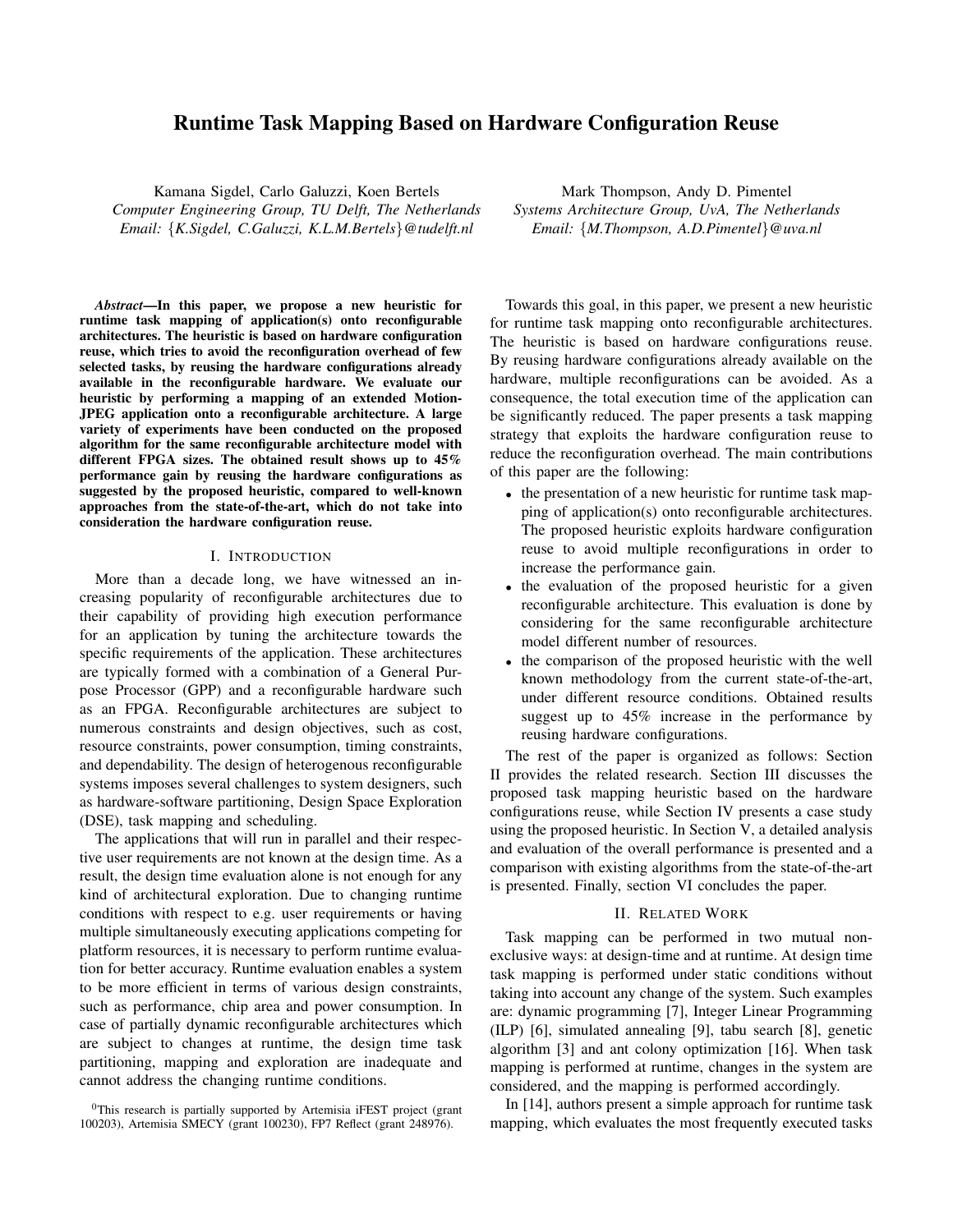at runtime, and maps them onto a reconfigurable hardware. This work, however, has a focus on the lower level, and it targets only loop kernels. A similar approach for high-level runtime task mapping for multiprocessor SoC containing fine-grain reconfigurable hardware tiles is presented in [10]. [4] presents a runtime mapping based on a cumulative benefit heuristic which is based on a commonly used accumulation approach.

In the same way, the study in [1] presents runtime resource allocation and scheduling heuristic for the multi-threaded environment based on the status of the reconfigurable system. Correspondingly, [2] presents a dynamic method for runtime task mapping, task scheduling and task allocation for reconfigurable architectures. Authors in [12] present a runtime optimization which targets the speedup of applications running onto a reconfigurable platform. In this context [12], an online adaptive decision algorithm to determine whether a task should be executed as hardware or software has been proposed. Likewise, the approach of [13] consists of a mapper which determines a mapping of application(s) to a heterogeneous reconfigurable tiled SoC architecture by using a library at runtime.

The above mentioned techniques for runtime task mapping perform mapping based on various functional and nonfunctional parameters. However, none of these techniques exploit the hardware configuration reuse. In order to improve the performance gain by avoiding the reconfiguration overhead, in our approach, we perform runtime task mapping based on hardware configurations reuse, which avoids multiple configurations.

## III. TASK MAPPING HEURISTIC

Reconfiguration overhead has always been a serious concern for reconfigurable architectures, as it can drastically limit the performance of reconfigurable systems. In an ideal case, a task is configured on the reconfigurable hardware only once, and it is reused to accelerate the application in all other cases. The reuse of the hardware configuration avoids multiple configurations, and as a result, reconfiguration overhead can be significantly reduced. In case of application domains, such as streaming applications and networking applications, where certain tasks are executed in a periodic manner or per frame basis, the hardware configuration reuse can be easily exploited.

The proposed runtime task mapping heuristic tries to avoid the reconfiguration overhead by reusing the hardware configurations which are already available on the FPGA. The basic idea of the heuristic is to avoid multiple reconfigurations such that the execution time is reduced. Certain tasks mapped onto the FPGA are preserved in the FPGA after their execution. These hardware configurations can be reused when the task is re-executed. Reusing hardware configurations multiple times avoids reconfiguration overhead, thus, performance can be considerably improved. It is not possible for all tasks to preserve their configurations in the hardware. For this reason, the heuristic tries to preserve hardware configurations for selected tasks. For example, tasks which have higher reconfiguration delay and occur very frequently in the system have priority on being preserved onto the FPGA.

We define three states for a task: a *waiting* state, a *mapped* state, and a *running* state. A task is in the waiting state if it waits to be mapped. A task is in the mapped state if it is already configured on the FPGA but it is not being executed, however, it may be re-executed later. A task is in the running state when the task is actually processing data. It should be noted that when a task is in the mapped state, its hardware configuration is saved in the FPGA, thus, when the task needed to be re-executed it can directly start processing without reconfiguration.

Algorithm 1 Pseudocode for the proposed task mapping heuristic based on hardware configuration reuse.

| ŀ.  | {Task already mapped on FPGA, do not configure.} |  |  |  |  |  |  |  |
|-----|--------------------------------------------------|--|--|--|--|--|--|--|
| 2:  | if $T_i$ = MAPPED then                           |  |  |  |  |  |  |  |
| 3:  | $T_i$ state $\leftarrow$ RUNNING;                |  |  |  |  |  |  |  |
| 4:  | else                                             |  |  |  |  |  |  |  |
| 5:  | <b>if</b> area $\geq T_i$ area then              |  |  |  |  |  |  |  |
| 6:  | if SpeedUp( $T_i$ ) > 1 then                     |  |  |  |  |  |  |  |
| 7:  | {Task not mapped on FPGA, configure it.}         |  |  |  |  |  |  |  |
| 8:  | configure $(T_i)$ ;                              |  |  |  |  |  |  |  |
| 9:  | $T_i$ state $\leftarrow$ RUNNING;                |  |  |  |  |  |  |  |
| 10: | end if                                           |  |  |  |  |  |  |  |
| 11: | else                                             |  |  |  |  |  |  |  |
| 12: | for All tasks $T_i$ on the FPGA do               |  |  |  |  |  |  |  |
| 13: | if SpeedUp( $T_i$ ) < SpeedUp( $T_i$ ) then      |  |  |  |  |  |  |  |
| 14: | candidateSet = $T_i$                             |  |  |  |  |  |  |  |
| 15: | end if                                           |  |  |  |  |  |  |  |
| 16: | end for                                          |  |  |  |  |  |  |  |
| 17: | while area $\leq T_i$ area do                    |  |  |  |  |  |  |  |
| 18: | Select $T_k \in$ candidateSet with lowest RER    |  |  |  |  |  |  |  |
| 19: | removeSet = $T_k$                                |  |  |  |  |  |  |  |
| 20: | area = area + $T_k$ .area;                       |  |  |  |  |  |  |  |
| 21: | end while                                        |  |  |  |  |  |  |  |
| 22: | <b>if</b> $T_i$ area $\leq$ area then            |  |  |  |  |  |  |  |
| 23: | for All task $T_m \in$ remove Set do             |  |  |  |  |  |  |  |
| 24: | $T_m$ state = WAITING;                           |  |  |  |  |  |  |  |
| 25: | end for                                          |  |  |  |  |  |  |  |
| 26: | {Task not mapped on FPGA, configure it.}         |  |  |  |  |  |  |  |
| 27: | configure $(T_i)$ ;                              |  |  |  |  |  |  |  |
| 28: | $T_i$ state $\leftarrow$ RUNNING;                |  |  |  |  |  |  |  |
| 29: | end if                                           |  |  |  |  |  |  |  |
| 30: | end if                                           |  |  |  |  |  |  |  |
|     | 31: end if                                       |  |  |  |  |  |  |  |
|     |                                                  |  |  |  |  |  |  |  |

Algorithm 1 presents the pseudocode describing the functionality of the proposed heuristic for runtime mapping of a task  $T_i$ . If resources are available in the FPGA,  $T_i$  is mapped onto the FPGA only if there is a performance gain (line 5 to 10 in Algorithm 1). The performance gain in this case is measured in terms of speedup. The speedup for each task is measured at runtime by using the following equation:

$$
Speedup = \frac{TSW \cdot (\#HWEx + #SWEx)}{\#SWEx \cdot T\_SW + #HWEx \cdot T_HW + #Recon \cdot T\_Recon}
$$
 (1)

where #HWEx, #SWEx and #Recon are the number of HW executions, SW executions and reconfigurations of a task respectively. Similarly, T\_HW, T\_SW and T\_Recon are the corresponding hardware, software and reconfigurable latencies. The heuristic maintains a profiling count of HW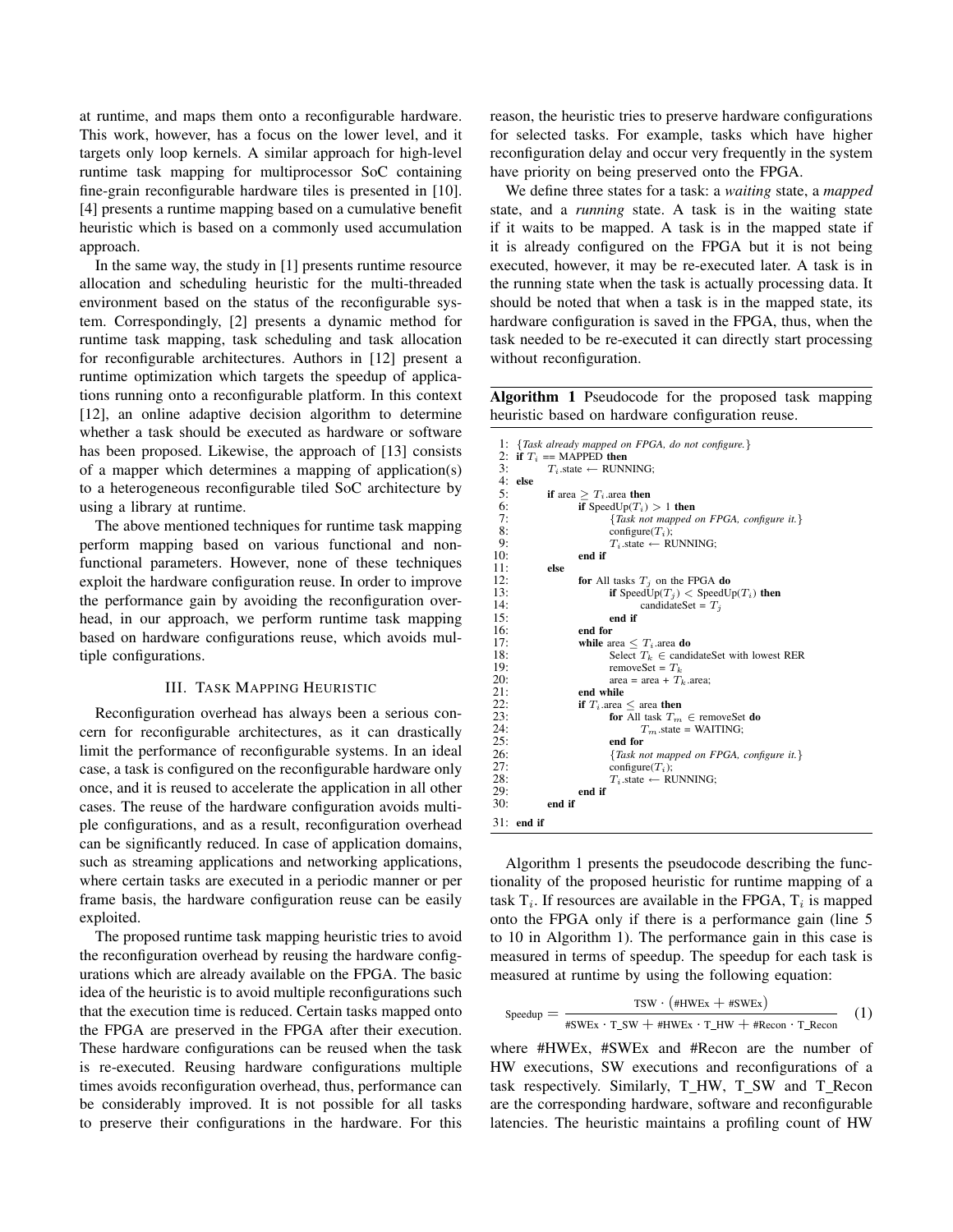executions, SW executions and reconfigurations for all tasks. Each time a task is executed, these counts for that task are updated. For instance, if a task is executed with the GPP, its SW count is incremented and if the task is executed in the FPGA, its HW count is incremented. Similarly, the reconfiguration count of a task is incremented when a task is (re)configured. These count values for each task are accumulated from all the previous executions. As a result, they reflect the execution history of a task. The speedup calculated with these count values indicates the precise speedup of a task up to that point of execution.

If the available resources are not enough in the FPGA, a set of tasks from the FPGA are swapped to accommodate  $T_i$  in the FPGA. The task swapping, in this case, is done based on two factors: a) speedup and b) Reconfiguration-to-Execution Ratio (RER). At the first step, a candidate set of tasks from the FPGA, which are beneficial than the current task in terms of speedup, is selected (line 12 to 16 in Algorithm 1). The speedup in this case is calculated by using the Equation 1. At the second step, the candidate set is examined for its RER ratio, such that tasks with the lowest RER values are swapped first (line 17 to 13 in Algorithm 1). RER for each task is computed as follows:

$$
RER = \frac{T\_Recon}{T\_HW} \cdot Exec\_Freq
$$
 (2)

where Exec Freq is the average execution frequency of the task in its past history. The execution frequency of a task can be simply computed from the execution profile of each task with respect to the total execution count of that application. The task with a high RER value indicates that the task has high reconfiguration per execution delay and it has executed very frequently in the system in its history, making it a probable candidate for future execution. The heuristic makes a very careful selection while removing tasks from the FPGA. By preserving tasks with higher RER value as long as possible in the FPGA, we try to avoid the reconfiguration of the frequently executed tasks. We would like to stress the fact that the speedup and RER are not constant factors. These values are constantly updated based on the execution profile of the task at runtime. Hence, mapping tasks onto the FPGA based on such value precisely represents the system behavior at that particular instance of time. Note that the proposed heuristic is generic and is not restricted to one type of resources or one type of architecture. In order to consider multiple resources (such as memory, DSP slices) at runtime mapping decision for different architectural components, the parameters in the heuristic can be easily customized, hence making it a flexible and platform independent approach.

#### IV. CASE STUDY

We use the rSesame framework [11] as a simulation platform for evaluating the proposed runtime task mapping heuristic. The rSesame is a generic modeling and simulation framework which can explore and evaluate reconfigurable systems at runtime. The framework can be efficiently employed to perform DSE with respect to hardware-software partitioning, task mapping, task allocation and scheduling. For the application modeling, the framework uses Kahn Process Network (KPN) [5] at the granularity of coarse-grain tasks. With the rSesame framework, an application task can either be modeled as a *hardware* (HW), *software* (SW) or as a *pageable* task. A HW(SW) task is always mapped onto the reconfigurable hardware component(microprocessor), while a *pageable* task can be mapped on either of these resources. Task assignment to the SW, HW and pageable categories is performed at design time. At runtime, these tasks are mapped onto their corresponding resources based on time, resources and conditions of the system. For this case study, we constructed a model using the rSesame framework for mapping an extended MJPEG application onto the Molen reconfigurable architecture [15] (see Section IV-A). The proposed heuristic is used as a strategy to perform runtime mapping decision in the model.

## *A. Application and Architecture Model*

We extend a Motion-JPEG (MJPEG) encoder application to use it as an application model for this case study. The corresponding KPN graph is shown in Figure 1. The frames are divided into blocks and each task performs a different function on each block as it is passed from task to task. MJPEG operates on these blocks (partially) in parallel. In order to evaluate the runtime task mapping with the proposed heuristic, a random number (0 to 3) of applications (APP1 to APP3) are injected in each frame of the MJPEG application to create a dynamic behavior. These applications are considered as sporadic ones which appear in the system randomly and compete with MJPEG for the resources.



Figure 1. The Motion-JPEG (MJPEG) application model considered for the case study. The MJPEG application is extended by injecting sporadic applications in each frame.

The architecture model considered in this case study is the Molen reconfigurable architecture. The Molen [15] is an established norm for the polymorphic processor paradigm incorporating a GPP and a Reconfigurable Processor (RP), such as an FPGA. The RP is used to accelerate code fragments from the applications in a processor/co-processor paradigm. The RP consists of one or more Custom Computing Units (CCUs), each representing a hardware implementation of a task. The tasks to be accelerated on the RP are mapped onto these units. Application tasks can be executed either on the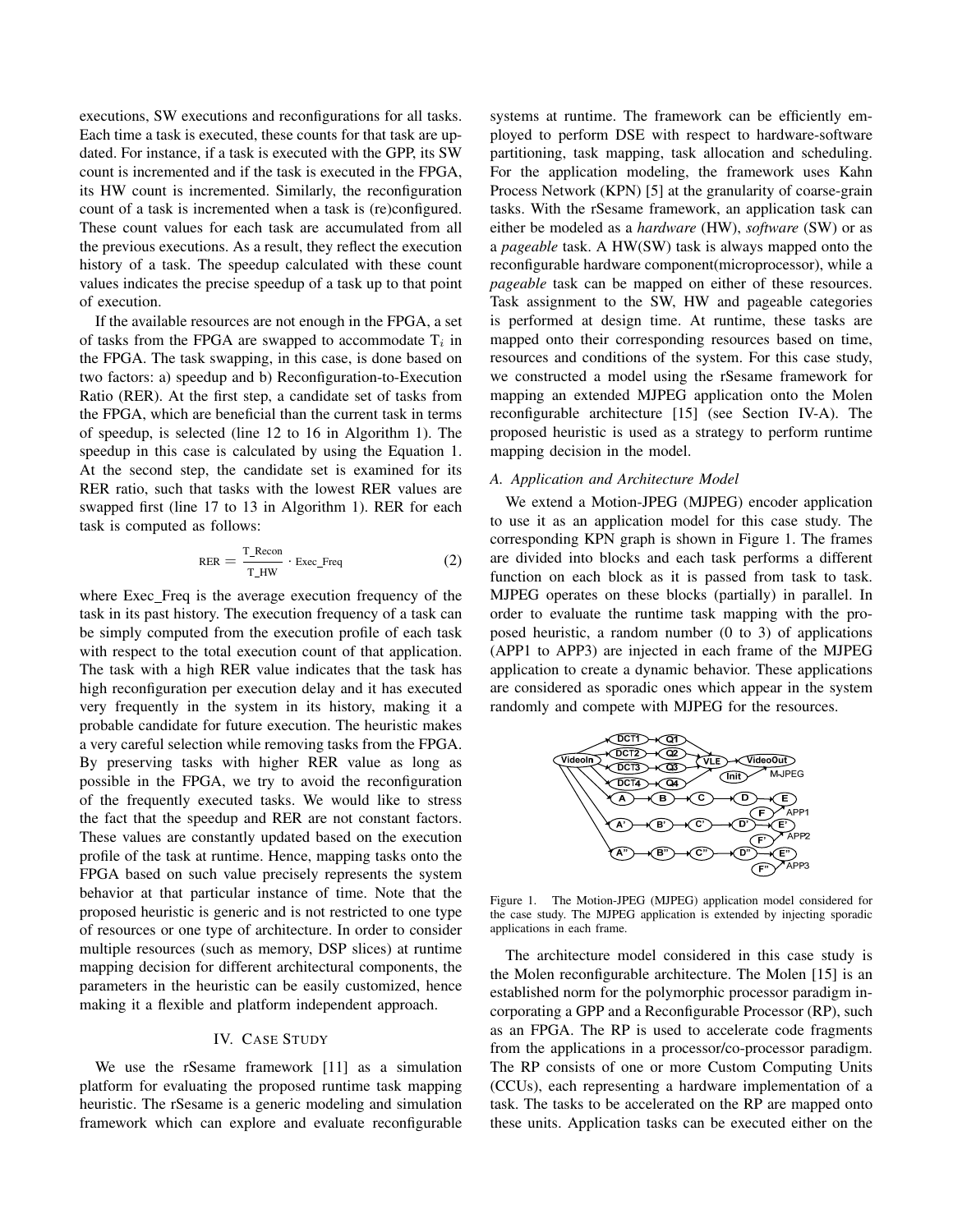| Task | DCT <sub>1</sub>  | DCT3              | DCT2              | $_{\rm F'}$       | DCT4              | Q1                | Q <sub>2</sub>    | Q3                | Q4               |                   | В                 |                   | Init              | VideoIn           | A                 |
|------|-------------------|-------------------|-------------------|-------------------|-------------------|-------------------|-------------------|-------------------|------------------|-------------------|-------------------|-------------------|-------------------|-------------------|-------------------|
| CCU  | CCU <sub>0</sub>  | CCU <sub>1</sub>  | CCU2              | CCU <sub>3</sub>  | CCU <sub>4</sub>  | CCU <sub>5</sub>  | CCU <sub>6</sub>  | CCU <sub>7</sub>  | CCU <sub>8</sub> | CCU <sub>9</sub>  | CCU <sub>10</sub> | CCU <sub>1</sub>  | CCU <sub>12</sub> | CCU <sub>13</sub> | CCU14             |
| Task | VLE               |                   | Vout              |                   | E                 |                   | B'                | A                 | $\mathbf{C}^*$   | Е"                | D''               | ددہ               | B''               | A"                | г"                |
| CCU  | CCU <sub>15</sub> | CCU <sub>16</sub> | CCU <sub>17</sub> | CCU <sub>18</sub> | CCU <sub>19</sub> | CCU <sub>20</sub> | CCU <sub>21</sub> | CCU <sub>22</sub> | CCU23            | CCU <sub>24</sub> | CCU <sub>25</sub> | CCU <sub>26</sub> | CCU <sub>27</sub> | CCU <sub>28</sub> | CCU <sub>29</sub> |

Table I MAPPING OF TASKS ONTO CCUS

GPP, on the RP, or on both. Tasks run on the GPP as regular (compiled) microprocessor code or on the RP as a hardware IP core.

#### *B. Experimental Setup*

We instantiated a model using the rSesame framework for the Molen reconfigurable architecture running the application model depicted in Figure 1. The model consists of 30 CCUs, thus each task is mapped onto one CCU. The mapping of the tasks onto the CCUs is given in Table I, where the first row lists all the tasks and the second row lists their corresponding CCUs. For this experiment, we consider all tasks as pageable ones; as a result, for all the tasks, mapping decisions are made at runtime. The model allows dynamic partial reconfiguration. In case all CCUs do not fit at the same time in the FPGA, they can be executed after reconfiguration at runtime.

| Hardware  | Area (Slices) |
|-----------|---------------|
| XC4VFX20  | 8544          |
| XC4VFX40  | 18624         |
| XC4VFX60  | 25280         |
| XC4VFX100 | 42176         |
| XC4VFX140 | 63168         |

Table II AREA AVAILABLE FOR DIFFERENT FPGAS FOR THE XILINX VIRTEX4 FX FAMILY [17].

In this case study, we studied the performance trade-off and the task mapping/re-mapping behavior of an extended MJPEG application by considering, for the same architecture model, different hardware resources. We considered, for this case study, five FPGAs from the Xilinx Virtex-4 FX family as given in Table II. The considered FPGAs have different available area (slices). As a result, they are used to evaluate the runtime task mapping under different resource conditions. The computational latencies for the GPP and the CCUs for the application model are initialized using estimated values. We also used estimated area occupancy for each CCU. Note that the CCU size corresponds to the size of the task mapped onto it. As a result, with different task size in the considered MJPEG application, the size of the CCU also differs. Based on the reconfiguration delay of each FPGA, we computed the reconfiguration delay of each CCU using the following equation:

$$
T_{\text{Recon}} = \frac{CU_{\text{slices}}}{FPGA_{\text{slices}}} \cdot \frac{FPGA_{\text{bistream}}}{ICAP_{\text{bandwidth}}} \tag{3}
$$

where CCU slices is the total number of area slices a CCU requires, FPGA\_slices is the total slices available on particular FPGA. FPGA bitstream is the bitstream size in MBs of that FPGA and ICAP bandwidth is the ICAP configuration



Figure 2. Comparison of the RBH against CBH and AMAP under different FPGAs conditions. The RBH performs better than AMAP and CBH under all FPGA conditions.

speed. We assume that the Processor Local Bus (PLB) is 4 bytes wide and that the ICAP functions at 100 MHz, thus its configuration speed is considered at 400 MB/sec [18]. As a final remark, we assume that there is no delay associated with the runtime mapping such as task migration, context switching, delay associated with the RMM and the RM.

# V. RESULTS AND EVALUATION

We conducted a large variety of experiments on the proposed heuristic for the Molen reconfigurable architecture with various FPGAs of different sizes. We also compared the results of the proposed runtime task mapping heuristic with two other task mapping heuristics taken from the current state-of-the-art. As Much As Possible (AMAP) is a very simple heuristic which tries to map tasks based on area availability. It is often used for runtime resource management in various systems especially in OS level. The Cumulative Benefit Heuristics (CBH) [4] uses the cumulative benefit as a factor for runtime task mapping. We evaluated and compared these task mapping heuristics based on two parameters: *execution time* and the *reusability efficiency*.

# *A. Execution Time*

Figure 2 depicts the results of running different task mapping heuristics for mapping an extended MJPEG application model onto the Molen architecture with various FPGAs of different sizes. The primary *y-axis* (left) in the graph represents the application execution time measured for each heuristic - CBH, AMAP and the proposed hardware configuration Reuse Based Heuristic (RBH). The software only execution is measured when all the tasks are mapped onto the GPP. The secondary *y-axis* (right) represents the application speedup compared to software only execution. The *x-axis* lists the different FPGAs which are ranked (from left to right) based on their sizes - XC4VFX20 has the smallest number of area slices and XC4VFX140 has the largest number of area slices (see Table II).

A first trivial observation from Figure 2 is that the application performance is proportional to the FPGA size: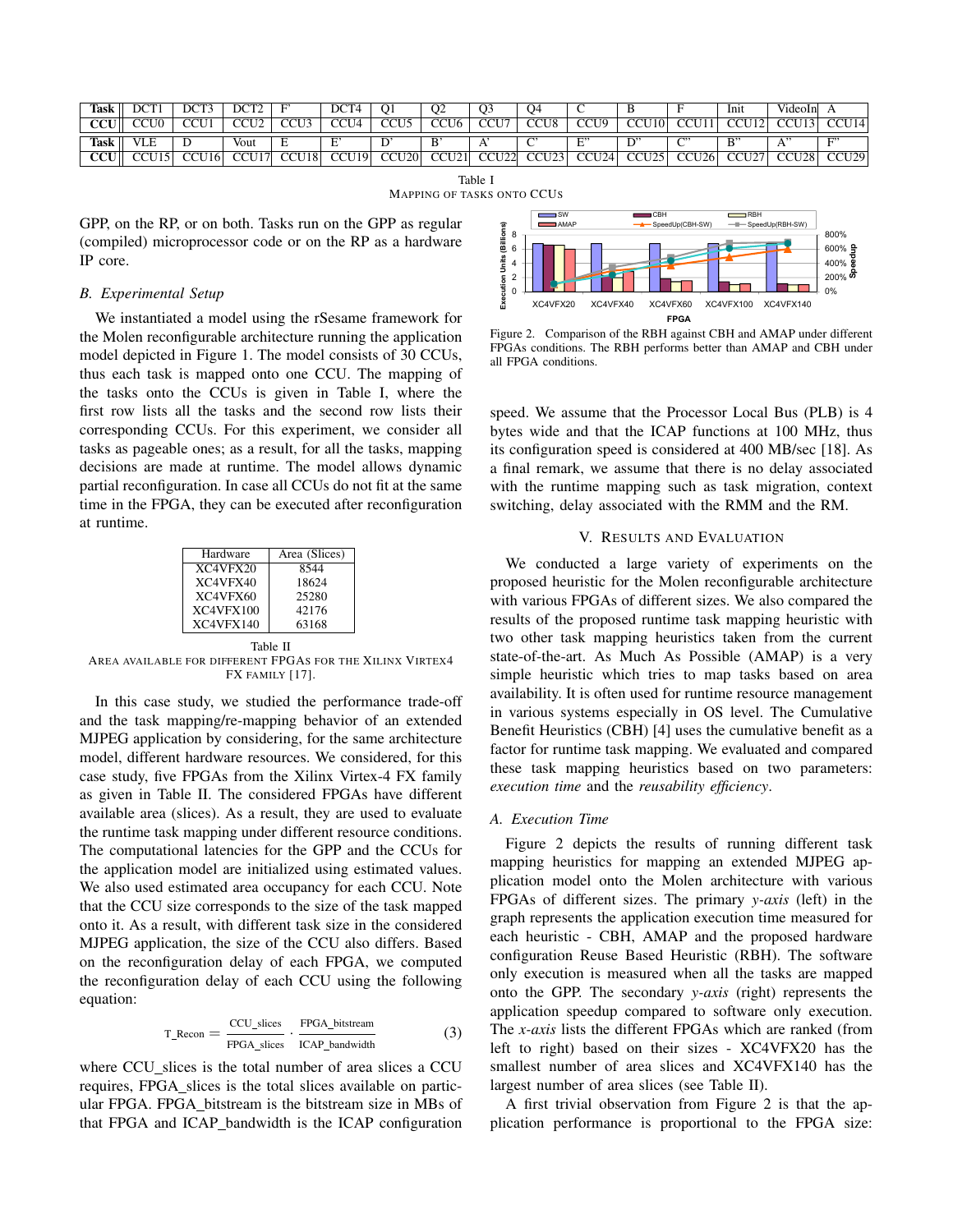

Figure 3. Performance improvement of the proposed heuristic (RBH) as compared to CBH and AMAP. The RBH performs better than AMAP and CBH under all FPGA conditions.

compared to the software only execution due to the limited no significant performance gain by using any heuristic as application performance. In case of XC4VFX20, there is the bigger the available area in the FPGA, the higher the area. Nevertheless, there is a notable improvement in the **Reusability**  າ<br>ະ with XC4VFX140, there is only 1.8% improvement in the former (see Table II). Nevertheless, comparing XC4VFX100 3 XC4VFX20, while there is 54% increase in the area in the application performance in case of XC4VFX40 compared to 5 notice that there is approximately 69% improvement in the application performance with  $33\%$  increase in the area. The performance increase is bounded by the parallelism in the **Reusability Efficiency (%** results of the RBH for different FPGAs in the figure, we performance with other FPGAs. Furthermore, comparing the application. The use of more resources doesn't give better performance in all cases. The same conclusion applies for the other two heuristics as well.

Another observation that can be made from Figure 2 is that the RBH outperforms the other two heuristics in terms of performance under all resource conditions. The performance improvement of the RBH compared to CBH and AMAP under different resource conditions is depicted in Figure 3. The best improvement of RBH compared to CBH is obtained in case of XC4VFX100 which is approximately 40%. Moreover, when comparing RBH against AMAP, we can see that the best improvement is obtained when using XC4VFX40, which is approximately 45%. Nonetheless, the performance improvement of the RBH compared to AMAP shows an irregular behavior. The RBH performs 10% lower compared to AMAP in XC4VFX20. However, the improvement significantly increases in XC4VFX40. In XC4VFX60, the improvement suddenly decreases to 10% and stays identical in XC4VFX100 and XC4VFX140 (see Figure 3). AMAP performs task mapping based on the area availability in an ad-hoc manner However, the RBH performs a selective task mapping based on the task speedup and the hardware configuration reuse. When the area is limited as in case of XC4VFX20, configuration reuse cannot be exploited with the RBH as many configurations cannot be saved. As a result, AMAP performs better than the RBH. With the area increase, many configurations can be saved in the FPGA, and the RBH performs better.

#### *B. Reusability Efficiency*

A CCU execution on FPGA has two phases: the *configuration phase*, where the bitstream of tasks is loaded onto the FPGA, and the *running phase*, where the CCU is actually



Figure 4. REtask of CCUs mapped onto XC4VFX100 based on the proposed heuristics. Tasks other than shown in the figure are either mapped onto the software or have RE value zero.

processing data. In an ideal case, a CCU is configured on the FPGA only once and executed in all other cases. We define, the Reusability Efficiency (RE) as the ratio of the reconfiguration overhead that is saved due to the hardware configuration reuse to the total execution time of any task. The RE of a CCU can be defined as follows:

RE<sub>task</sub> (
$$
\%
$$
) =  $\frac{(\#HWEx - \#Recon) \cdot T_{Recon}}{\#HWEx \cdot T_{HW} + \#Recon \cdot T_{Recon} + \#SWEx \cdot T_{SW}} \cdot 100$  (4)

where #HWEx, #SWEx and #Recon are the number of HW executions, SW executions and reconfigurations of a CCU respectively. Similarly,  $T_{HW}$ ,  $T_{SW}$  and  $T_{Recon}$  are the corresponding hardware, software and reconfigurable latencies.

RE indicates the percentage of the total time saved by a CCU when multiple reconfigurations are avoided, or in other words, a CCU is reused. In the above expression, the numerator represents the time that is saved by a task when the mapping of a CCU is reused and the denominator gives the total execution time. The total RE for an application can be calculated as the summation of the numerator in Equation 4 for all N tasks divided by the total execution time for the whole application as follows:

RE<sub>app</sub> (%) = 
$$
\frac{\sum_{i=1}^{N} (\text{#HWEx} - \text{#Recon} \cdot \text{T}_{\text{Recon}})}{\text{Total Execution Time}} \cdot 100
$$
 (5)

Note that the  $RE_{app}$  calculated in this way for the whole application can only be given here as an upper bound, since the execution of tasks on the reconfigurable hardware can be performed in parallel. A higher RE can obtain a higher speedup. To study this relation, we use the  $RE$ <sub>task</sub> as an evaluation parameter to study the behavior of each CCU. We also use  $RE_{app}$  to study this relation at the application level.

Figure 4 depicts the  $RE$ <sub>task</sub> recorded using Equation 4 for a selection of CCUs for the experiment using XC4VFX100. The  $RE$ <sub>task</sub> is zero when the task is always mapped onto the GPP (#HWEx=0 in Equation 4) or when it has to be reconfigured every time it is mapped onto the FPGA (#HWEx = #Recon in Equation 4). For comparison purposes, Figure 4 only shows the CCUs that are mapped onto the FPGA according to the RBH. AMAP and CBH have different set of CCUs mapped onto the FPGA. In case of AMAP, all CCUs are mapped onto the FPGA: the ones not shown in Figure 4 have  $RE_{task}$  value zero because they are always configured.